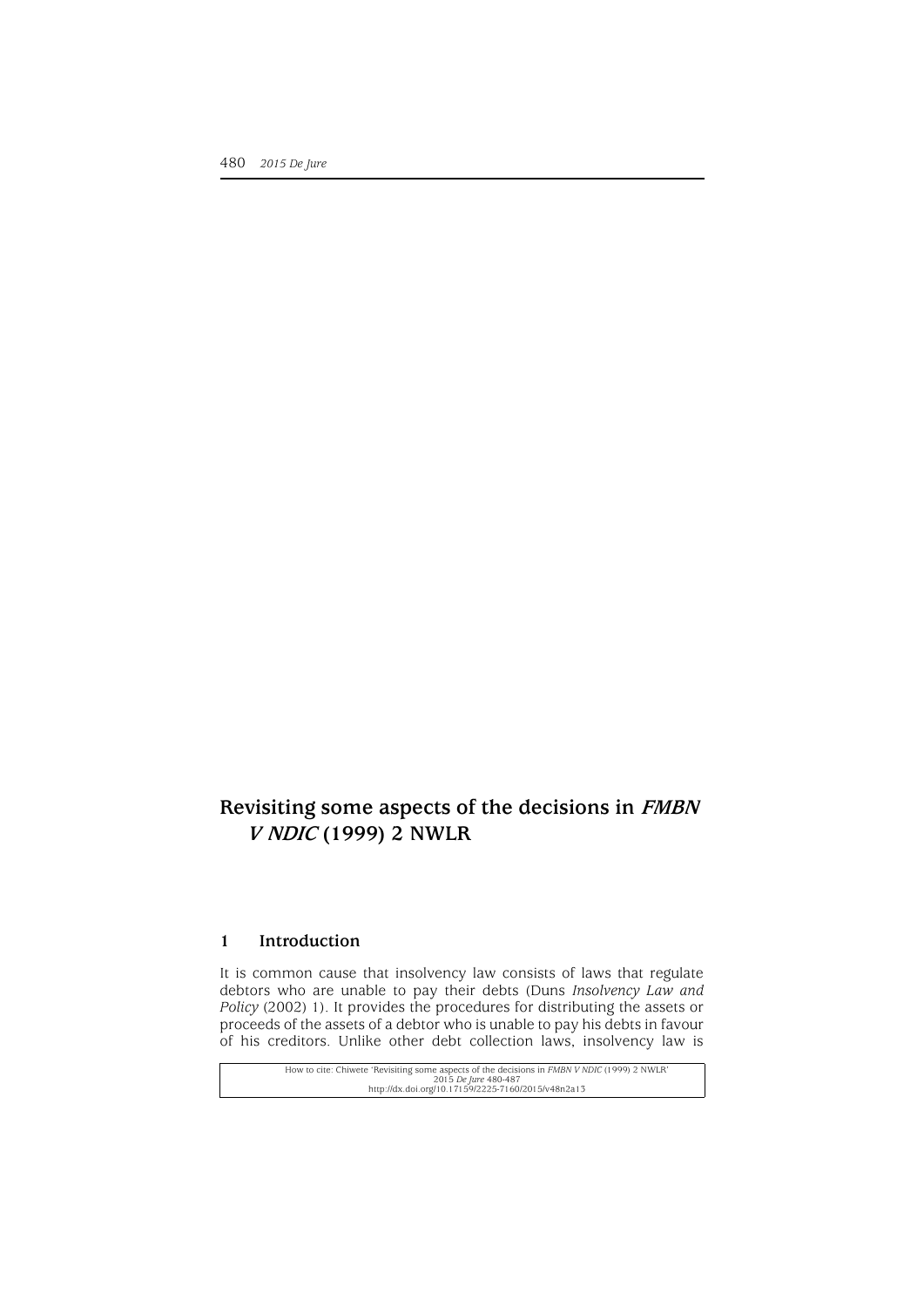designed to ensure that the inadequate assets of the debtor are fairly distributed amongst his creditors, hence the saying that insolvency law involves a contest among creditors all of whom are staking claims to an inadequate pie, rather than a contest between debtors and creditors (see Duns *supra* at 1).

A critical aspect of insolvency law is the protection of creditors' interests as a group, thus individual interests cannot override the interest of creditors as a group. One creditor, through the process of execution, cannot receive full payment of his claim at the cost of the claims of other creditors, and as correctly stated in the South African case of *Walker v Syfret* (1911 AD 141 par 166) the sequestration order crystallises the insolvent's position – the hand of the law is laid upon the estate and at once, the rights of the general body of creditors have to be taken into consideration (see generally Bertelsmann *et al The law of insolvency in South Africa* (2008) 2-3). Thereafter, no transaction can be entered into with regard to the estate matters by a single creditor to the prejudice of the general body.

The above background explains the rationale behind certain provisions in modern insolvency laws to ensure that creditors are fairly treated and that all assets of the debtor are brought under the control of the trustee or liquidator, as the case may be, for the benefit of the general creditors. One such provision can be found in section 417 of the Companies and Allied Matters Act (Cap C20 LFN 2004) ("CAMA") which prohibits action or proceedings against a company in liquidator except with the leave of the court.

In *FMBN v NDIC*, the Supreme Court of Nigeria had the opportunity to interpret section 417 of CAMA. This paper seeks to consider the interpretation of section 417 by both the Court of Appeal and the Supreme Court in the context of the above principles of insolvency law.

## **2 Federal Mortgage Bank of Nigeria v Nigeria Deposit Insurance Corporation (Liquidator of United Commercial Bank Limited) in Liquidation**

### **2 1 Overview of Facts**

The appellant ("FMBN" or the "Creditor") placed the sum of N5 000 000 (five million Naira) on a short-term deposit with the United Commercial Bank on 8 December 1992 at an interest rate of 40% per annum. There were roll-overs and the deposit eventually matured on 6 March 1994. United Commercial Bank (the "Bank" or "Debtor") defaulted in paying the deposit and the appellant sued the Bank claiming the deposited sum as well as interest rates and got judgment in the sum of N6 252 245.13 (six million, two hundred and fifty-two thousand, two hundred and fortyfive Naira, thirteen kobo) on 12 July 1994 upon failure of the Bank to enter appearance or file defence. The Bank did not appeal against the judgment; the appellant then levied execution and attached its movable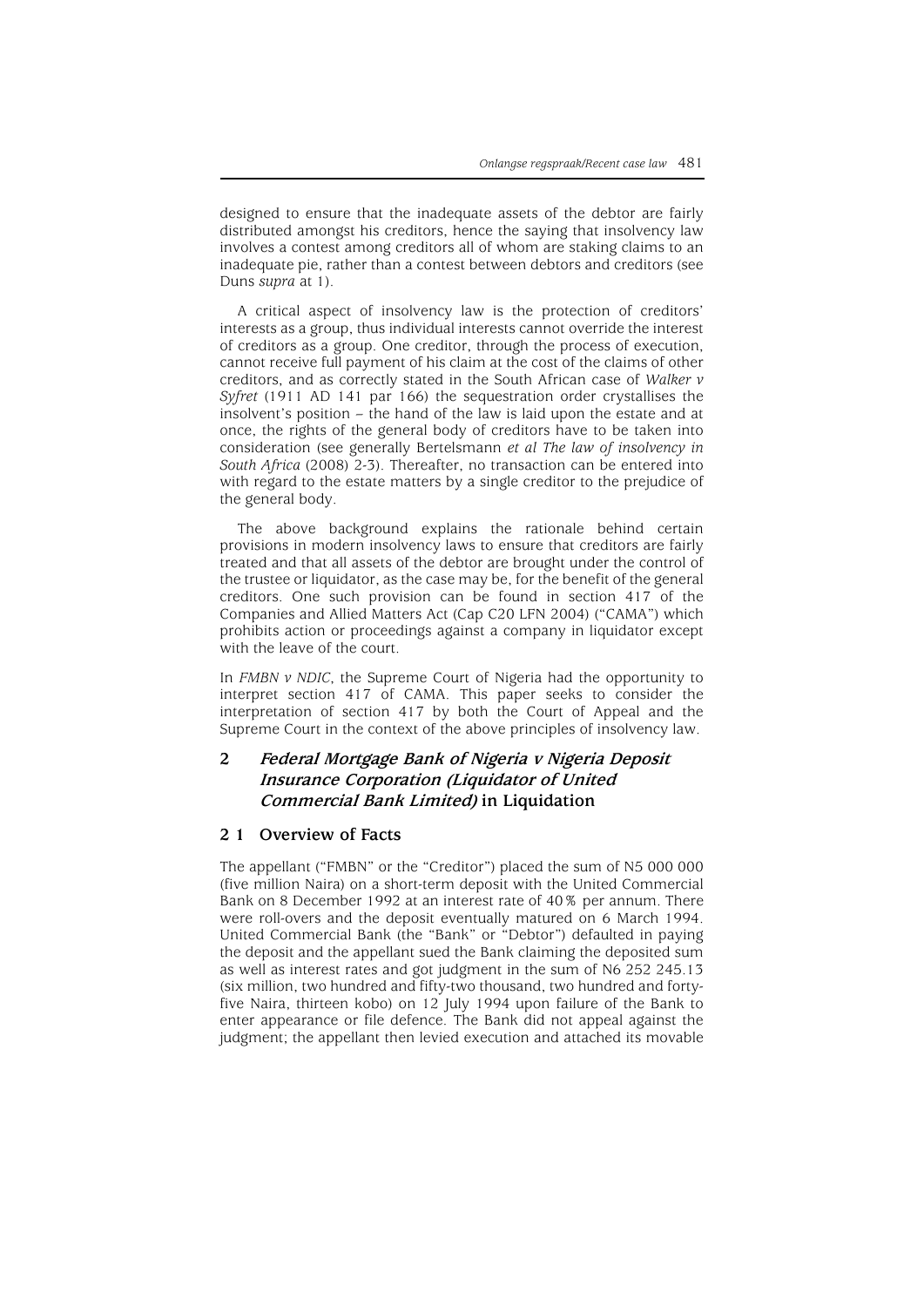assets on 5 September 1994. The assets were attached within the Bank's premises by the deputy sheriff. On 9 September 1994 – that is, four days after execution – the Central Bank of Nigeria ("CBN") revoked the banking licence of the Bank and appointed the Nigeria Deposit Insurance Corporation ("NDIC") as liquidator of the Bank. Upon his appointment, the liquidator (the respondent in this case) removed the attached assets and put them in his control, thus preventing the deputy sheriff from affecting a sale. As a result of this development, the appellant applied, on 15 September 1994, to the High Court seeking an order to compel the liquidator to produce the attached assets of the Bank and to direct the deputy sheriff to sell same. Ruling on the application was reserved until 14 October 1994. Prior to the date for of the ruling, the respondent filed an application to arrest the ruling of 14 October 1994 and to stay proceedings pending an appeal on the ground that the High Court had no jurisdiction to adjudicate on the matter. The application was predicated on an appeal filed by the respondent on 4 October 1994 against the judgment of 12 July 1994 which appeal was not pursued by the respondent. The respondent's application to arrest the ruling and stay proceedings was heard and dismissed and the High Court delivered its ruling on the appellant's application and granted the prayers, thus compelling the liquidator to produce the attached goods. Dissatisfied with the ruling, the respondent/liquidator appealed to the Court of Appeal. The Court of Appeal set aside the judgment of 12 July 1994 and the ruling of 14 October 1994. In summary, the Court of Appeal, *inter alia*, held that by virtue of section 38(3) of the Banks and Other Financial Institutions Decree 1991 ("BOFID"; now Banks and Other Financial Institution Act Cap B3 LFN 2004), the NDIC may be appointed by the Governor of the CBN as the official receiver or as a provisional liquidator of a company. Where so appointed, the NDIC shall have the powers conferred under the CAMA and shall be deemed to have been appointed a provisional liquidator by the Federal High Court for that purpose. The Court held that a provisional liquidator can exercise the power of a liquidator unless limited or restricted by the court. The Court of Appeal was of the view that based on the various provisions of CAMA, the deputy sheriff, who had notice of the appointment of a provisional liquidator, was bound to deliver the goods attached to the liquidator and that the liquidator was entitled to take custody of same.

On the provision of section 417 of CAMA, which is the focus of this paper, the Court of Appeal held that the true position is that once a provisional liquidator is appointed for a company, no action or proceedings shall be proceeded with, or commenced against, the company except with leave of the court – given on such terms as the court may impose. The Court was of the view that the term "court" referred to under section 417 is the Federal High Court of Nigeria ("FHC"). Consequently, where such an action is intended to be proceeded with or commenced against the company in any other court, it cannot be done without obtaining the leave of the FHC.

How to cite: Nkosi '*The President of RSA v Reinecke* 2014 3 SA 205 (SCA): Constructive dismissal and the changing<br>identity of the employer: A critique of some of the findings made by the Supreme Court of Appeal'<br>2015 *De*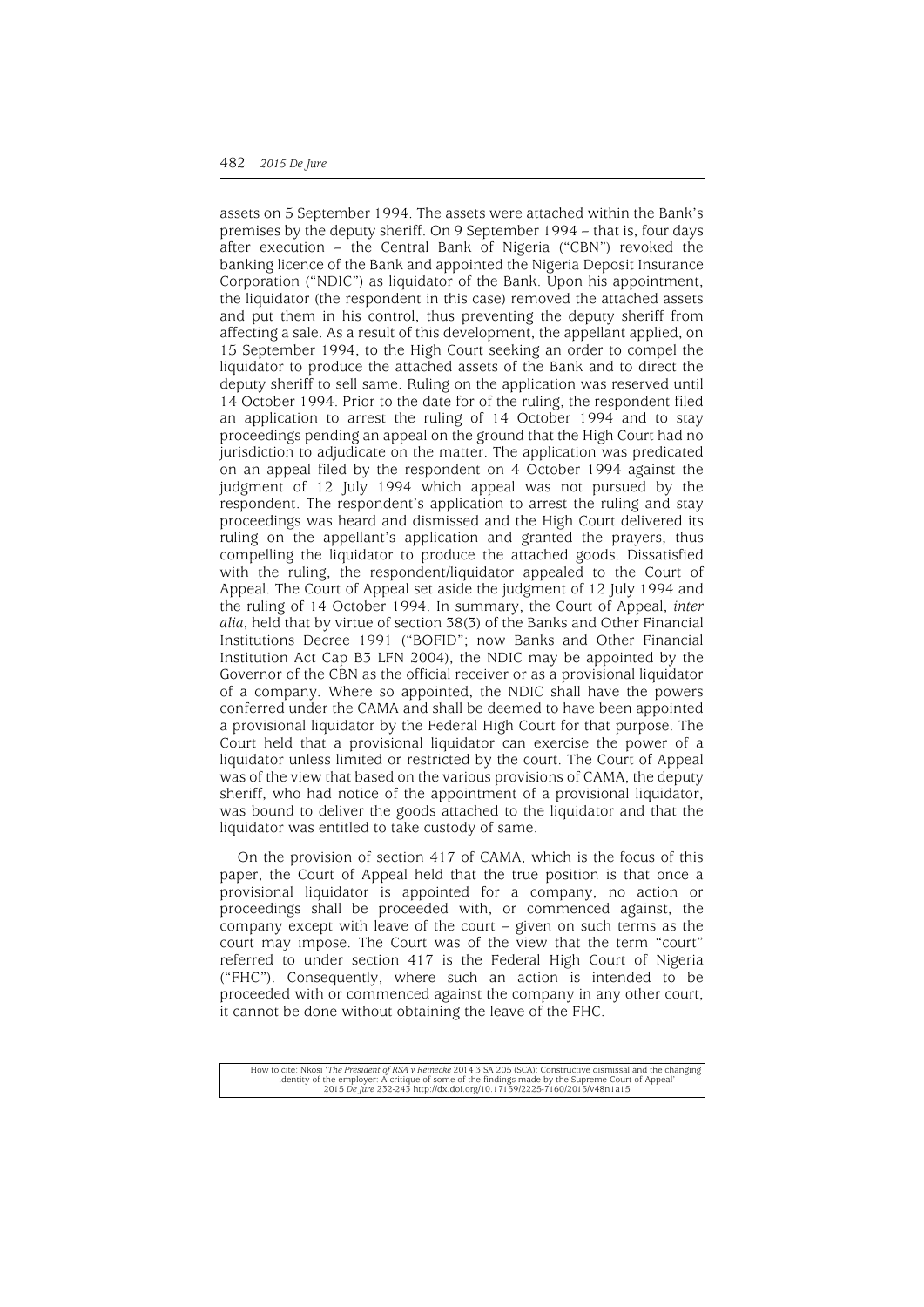The appellant/creditor then appealed to the Supreme Court and the respondent, being dissatisfied with certain parts of the judgment, crossappealed. The Supreme Court considered, amongst other provisions, sections 500(2) and 501(1) of CAMA and correctly held that the respondent/liquidator was in lawful possession of the goods seized by the deputy sheriff, as the Bank's liquidator, because section 501(1) of CAMA enjoined the deputy sheriff in the circumstances of the case to deliver the seized goods to the respondent/liquidator. Consequently, the Supreme Court dismissed the appeal not withstanding that certain issues were resolved in favour of the appellant.

In considering section 417, the Supreme Court held that what is prohibited by section 417, except with the leave of court, is an action or proceeding pending or instituted in the FHC because that is the meaning of "court" as used in section 650 of CAMA. The Supreme Court was of the view that the appellant's application cannot be described as an action or proceeding proceeded with or commenced, and the Court of Appeal, therefore, was in error when it held that leave was required before the appellant could file its application which sought an order to compel the respondent/liquidator to produce the attached goods and chattels of the Bank in liquidator and to direct the deputy sheriff to sell same.

The Supreme Court, however, affirmed the Court of Appeal's decision in setting aside the High Court ruling of 14 October 1994 but declared the Court of Appeal's order in respect of the judgment of 12 July 1994 a nullity and having been made without jurisdiction. Consequently, both the main appeal and cross-appeal failed.

#### **2 2 Area of Disagreement:**

As seen from the above decisions, both the Court of Appeal and the Supreme Court arrived at the conclusion that the respondent (liquidator) was in lawful possession of the goods seized by the deputy sheriff and that the deputy sheriff, in the circumstances of the case, ought to deliver the seized goods to the respondent. One area of disagreement is the interpretation of section 417 of CAMA which provides that:

If a winding up order is made or a provisional liquidator is appointed, no action or proceeding shall be proceeded with or commenced against the company except by leave of court given on such terms as the Court may impose.

Whilst the Court of Appeal held the view that the appellant's application, which sought to compel the liquidator to produce the attached goods, violated the above section for failure to obtain the leave of the FHC and that even where the action is before the High Court, leave of the FHC must be sought. The Supreme Court maintained that what is prohibited by section 417, except with the leave of court, is an action or proceeding pending or instituted in the FHC for that is the meaning of "court" as used in section 650 of CAMA. The implication is that an action before the High Court for instance may not require the leave of the FHC.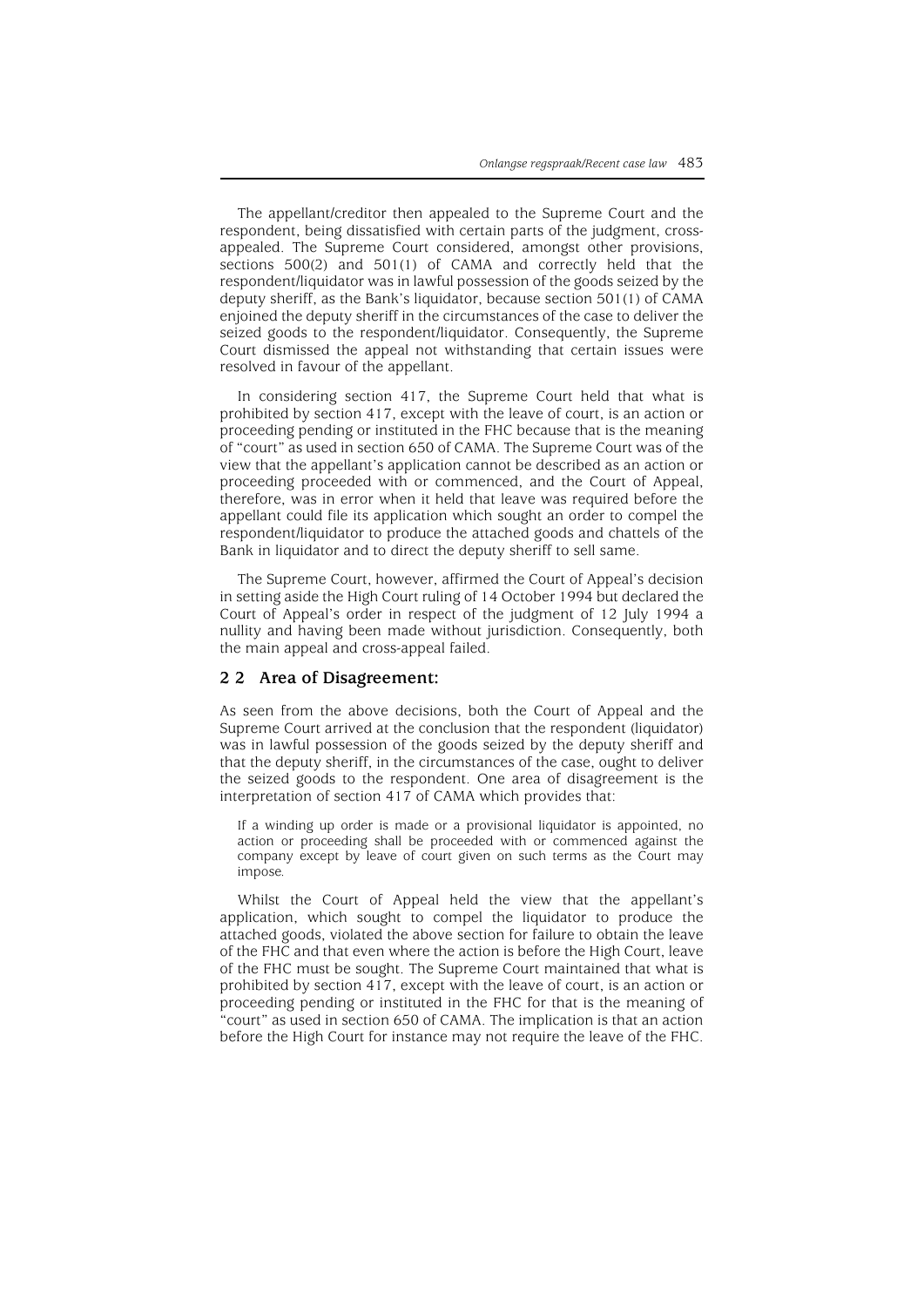If one applies this interpretation, it follows that whilst the liquidation of a company may be on-going in the FHC, a creditor may be at liberty to institute an action against a company in liquidation before the High Court without leave.

#### **2 3 Implications and Analysis**

As noted earlier, section 417 of CAMA is one of the provisions that seek to ensure that a liquidator is given full control of the company and that the collective interest of creditors takes precedent over individual interest. It is submitted that if a winding up petition is pending before the FHC and other creditors go to the High Court to seek redress against the same company, the liquidator would have a huge challenge in terms of adequately performing his functions. In addition, the possibility that the High Court, before whom the case is pending, may give a decision that would over reach the general creditors cannot be overruled.

Another point to note is that a creditor before the High Court in such a situation is deliberately seeking to benefit or confer more assets on him or herself as an individual creditor and accordingly distort the principles of equal treatment of creditors who are similarly ranked as applicable in insolvency law. Furthermore, if the liquidator is burdened by having to defend suits in other courts – brought without leave of the bankruptcy court – the estate, as well as the creditors, will likely bear the cost and the consequences of such suits which, in turn, will depreciate the available assets. A judgment against the liquidator, whether ultimately satisfied out of the assets of the estate or out of the liquidators' pockets, may affect the administration of the estate of the company. More worrisome is the fact that bankruptcy losers may be turned into bankruptcy winners by exploring another forum against the liquidator or the company.

It is submitted that the above consequences could not have been the intention of section 417 of CAMA. The term "court", as defined under CAMA and the Bankruptcy Act of 1979 as amended in 1992, is the FHC and, therefore, the FHC can be regarded as the bankruptcy court for all intents and purposes. Indeed, under section 251 of the Constitution of the Federal Republic of Nigeria 1999, bankruptcy and insolvency are within the exclusive jurisdiction of the FHC. Consequently, the FHC is saddled with the responsibility of ensuring that the assets of a company under liquidation are properly administered in a fair and transparent manner and, in so doing, uphold the principles of collective interest of creditors as against individual creditor's interest protection. For the FHC, which is the bankruptcy court, to be able to perform these responsibilities, it must be fully in charge of insolvency or bankruptcy proceedings. Therefore, it is logical that leave from the FHC should be required for any action or proceeding intended in any other court to ensure proper coordination of the insolvency proceedings. The author submits that at the stage of seeking leave of the court, the bankruptcy court should consider all necessary factors including the need to protect the interest of the general creditors, and the impact of the intended suit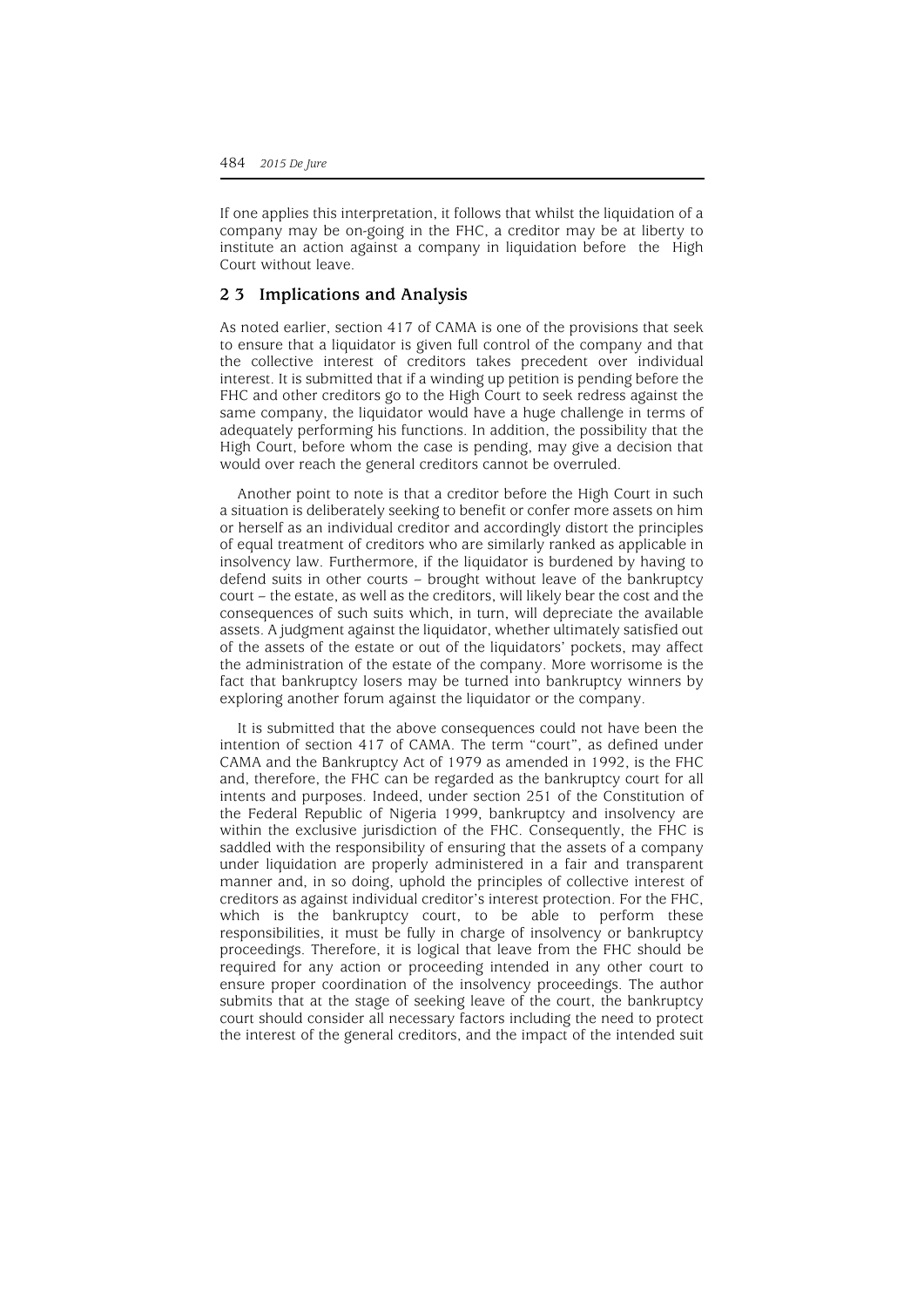on the estate before exercising its discretion on whether or not to grant leave.

By way of comparative analysis, section 417 of CAMA can be equated to section 130(2) of the United Kingdom Insolvency Act of 1986 (the "UK Act") which states that:

When a winding-up order has been made or a provisional liquidator has been appointed, no action or proceeding shall be proceeded with or commenced against the company or its property, except by leave of court and subject to such terms as the court may impose.

Section 251 of the UK Act defines "court" in relation to company to mean a court having jurisdiction to wind up the company.

Section 130(2) above, makes a clearer provision on the consequences of winding-up. It reaffirms the position that once a winding up order has been made, no suit or action should be commenced with or continued in any forum against the company or its property without the leave of the bankruptcy or winding up court. It is submitted that this is to ensure proper coordination of the insolvency proceedings and that no creditor obtains an unnecessary advantage to the detriment of others. Consequently, the Court of Appeal took the right approach in its decision in *FMBN V NDIC* above. It could be argued that the application dated 15 September 1994 in *FMBN V NDIC* was not an originating process and was not directed against the company to qualify under section 417 of CAMA. Interestingly, the Supreme Court analysed the said application and held the view that the application was not against the company but the liquidator, and it was brought against the liquidator on his own behalf and not as representing the defendant. Consequently, the Supreme Court held that such an application cannot be described as an action or proceeding proceeded with, or commenced against, the defendant within the contemplation of section 417 of CAMA. In evaluating this part of the decision, the paramount question that comes to mind is what is the nature of the application dated 15 September 1994? As stated earlier, the application was to compel the liquidator to give up assets which he took into his custody in discharging his responsibility as a liquidator. Thus, it was an action brought against the liquidator in his official capacity. As rightly held by the United States Court of Appeals in *Re: Vistacare Group, LLC et al* (No 11-2695 3rd Cir 2012-05-04), a party must first obtain leave of the bankruptcy court before it brings an action in another forum against a bankruptcy trustee for acts done in the trustee's official capacity. The court in that case acknowledged the principle in *Barton v Barbour* (104 US 126 (1881)) that before a suit is brought against a receiver, leave of the court by which he was appointed must be obtained.

In *FMBN V NDIC*, the or application in question sought to compel the liquidator to surrender assets which he had secured for the interest of all creditors in favour of one creditor. It is submitted that a judgment in favour of the applicant/creditor would mean taking the property of the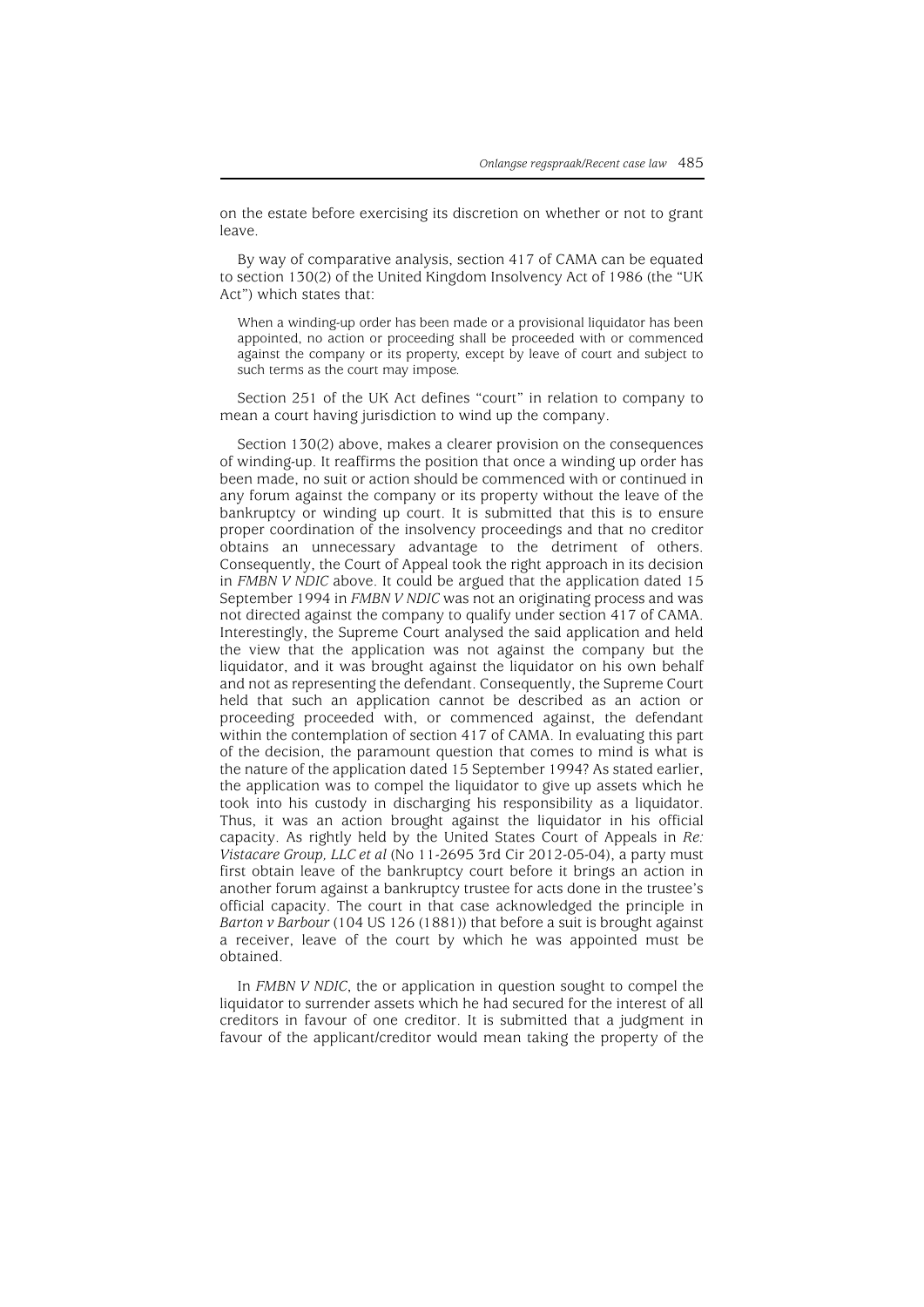insolvent company from the hands of the liquidator and applying it first to the payment of the applicant's claim, even at the expense of other creditors who ordinarily would rank ahead of such applicant in terms of insolvency law. To this extent, even though the application was not directed against the company, so long as the order granted would impact significantly on the assets of the company in liquidation, leave of the bankruptcy court must be obtained. This is more so where the application is brought against the liquidator in his or her official capacity; bearing in mind that any judgment obtained against the liquidator in that regard will be satisfied out of the assets of the company in liquidation.

#### **3 Recommendations and Conclusion**

The pronouncement of the Supreme Court on section 417 of CAMA has far reaching effects on the Nigerian insolvency system as analysed above. Section 417 is included in the law for a purpose and primarily to ensure equitable and consistent administration of a company's property. Consequently, any interpretation which deviates from the intention of the law would pose a big challenge to the liquidator and general creditors. It is submitted that the Supreme Court's decision has clearly created an avenue for particularly disadvantaged creditors, in terms of winding up rankings, to approach the High Court by craftily couching claims to bring them within the jurisdiction of the High Court.

Being a decision of the apex court, it is binding on all the lower courts in Nigeria based on the doctrine of *stare decisis*. Consequently, it is only the Supreme Court that can salvage the situation. One expects that in the near future the Supreme Court would have another opportunity to further pronounce on section 417 and, in such a case, adopt an interpretation that is consistent with the intention of the law.

Prior to such a time, the way forward remains for an appointed liquidator to continue to defend the assets of the company in the overall interest of the creditors. A liquidator faced with similar situation must put up adequate representation and defence at the applicable court to disarm mischievous creditors who will capitalise on this decision to create havoc. The High Courts have a paramount role to play in this regard by discouraging parties from bringing suits against a company undergoing liquidation without obtaining the required leave from the court that appointed the liquidator. It is further submitted that it is not proper to seek leave before a High Court who is not seized of the insolvency proceedings and has no jurisdiction over bankruptcy or insolvency matters.

Clearly, the Supreme Court's decision in *FMBN V NDIC* points to the need to amend section 417 to clearly stipulate as follows: